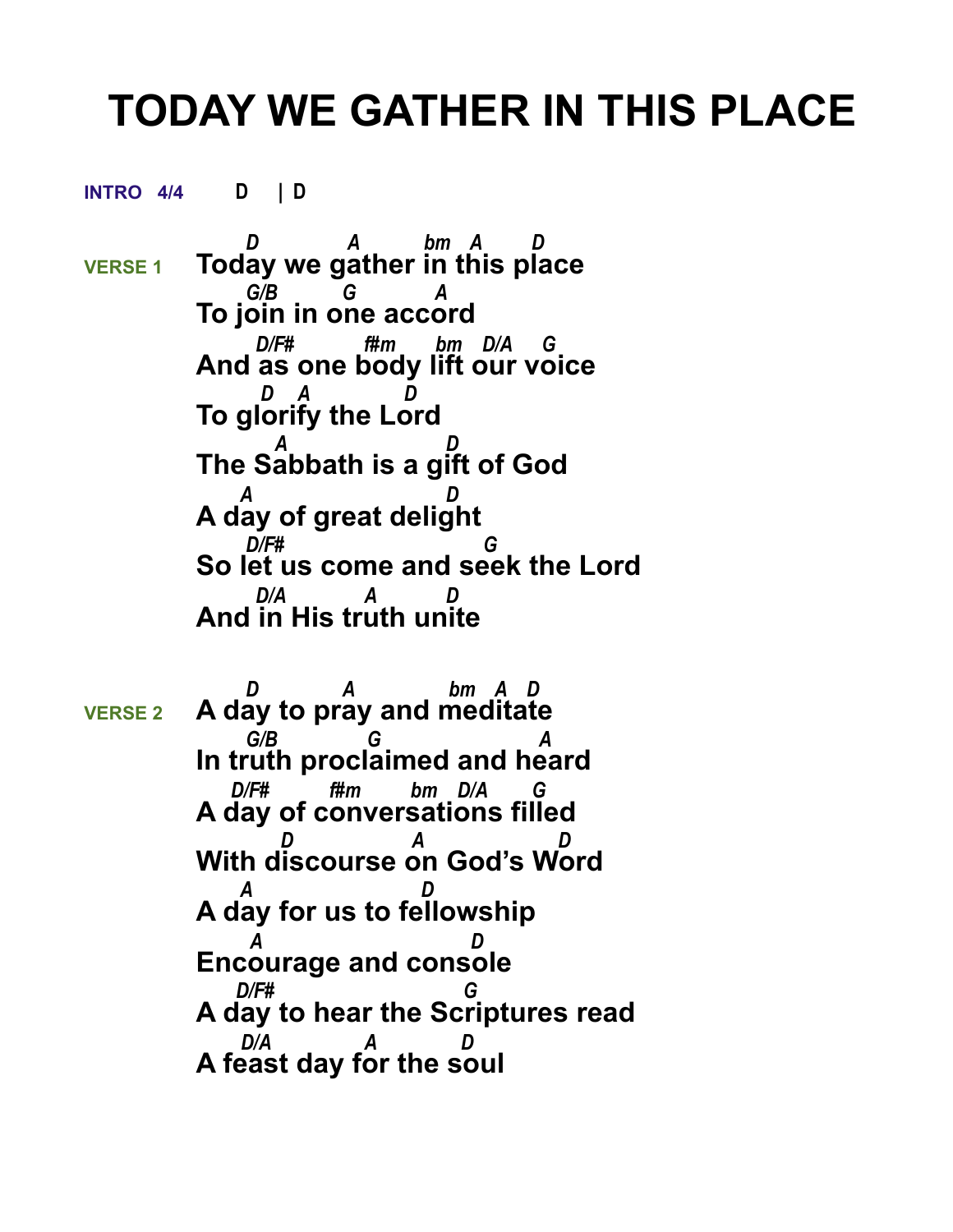*D A bm A D*  **VERSE 3 In the beginning God revealed**  *G/B G A* **His character to man**  *D/F# f#m bm D/A G* **His Moral Law was manifest**  *D A D* **Within creation's plan**  *A D* **For in six days did God create**  *A D* **The seventh day He blest**  *D/F# G* **And gave to us one day in seven** *D/A A* **To be a day of rest**

 *D A bm A D*  **VERSE 4 A holy day meant for our good**  *G/B G A* **God graciously provides**  *D/F# f#m bm D/A G* **A day that has not passed away**  *D A D* **But in each age abides**  *A D* **So now in the New Covenant**  *A D* **A Sabbath still remains**  *D/F# G* **A day to celebrate our King**  *D/A A D*  **Who rose again and reigns**